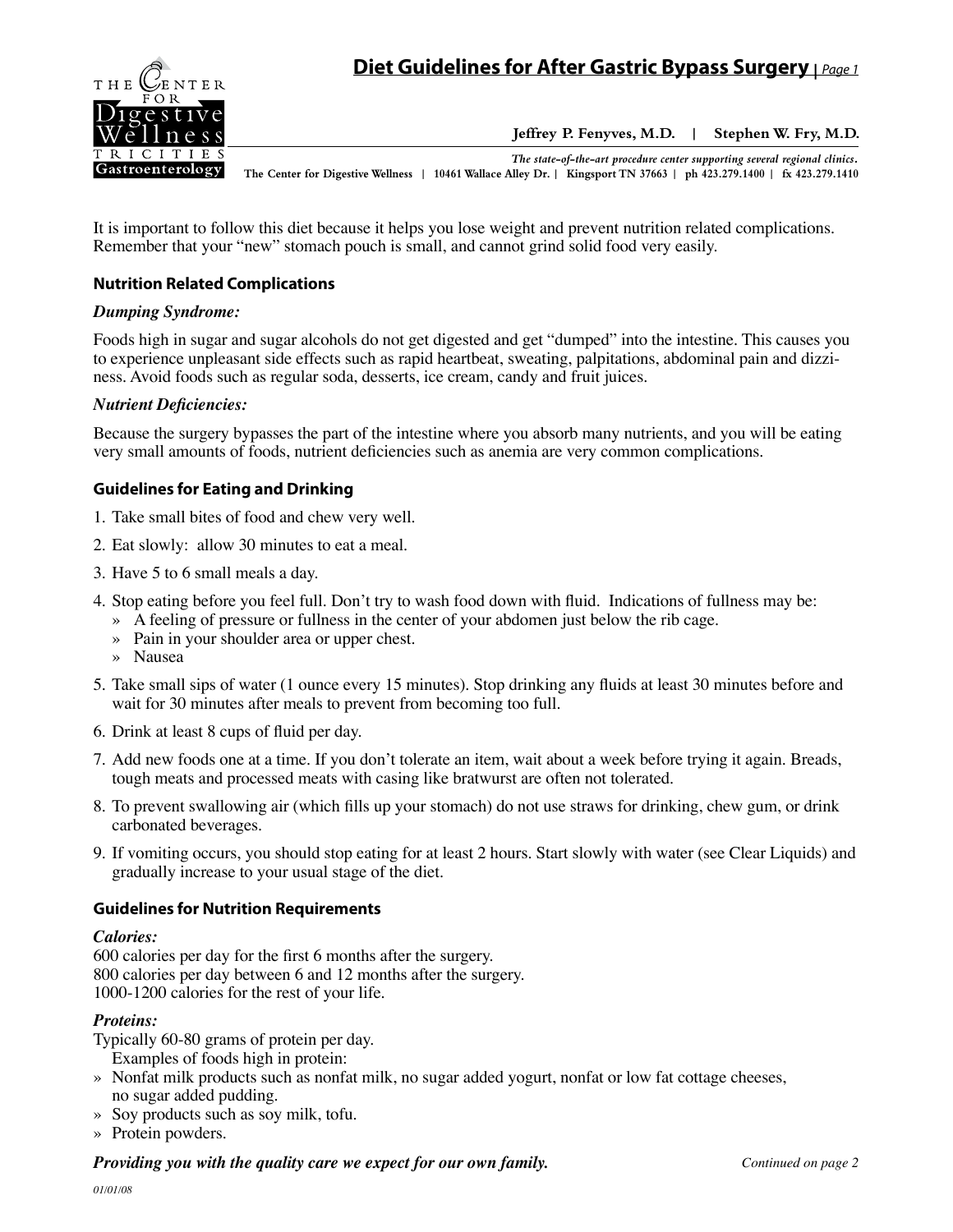# **Diet Guidelines for After Gastric Bypass Surgery |** *Page 2*

## *Vitamins and Minerals:*

Multiple vitamins and mineral supplements:

- » *2 chewable children's multivitamins* (i.e., Flintstones Complete or Bugs Bunny Sugar Free Complete) *or 1 adult chewable* (i.e., Centrum) each day for the rest of your life.
- » Iron and vitamin B12 levels should be checked by your physician. You may need additional iron supplement or sublingual or injection of vitamin B12.

#### *Calcium:*

1000-1200 mg elemental calcium per day (including calcium from food). Use chewable calcium supplements.

#### *First 2 weeks after the surgery: Calcium carbonate*

Examples:

- » Tums (check the label for calcium contents. Regular Tums have 200 mg of calcium).
- » Caltrate chewable

## *After 2 weeks past surgery: Calcium citrate*

Examples:

- » Citracal Liquitabs 500mg each, take 1 tablet twice a day.
- » Powdered Calcium Citrate. *(Available in 1000 mg packets at Walgreens. Take ½ packet twice a day.)*

## **Guidelines for Choosing Foods and Drinks**

- 1. Read Food labels. To lose weight, you need to stay on a low calorie diet for the rest of your life.
- 2. Omit foods and drinks with high sugar content (over 5 grams of sugar per serving). Not only are they high in calories, but they often cause "Dumping" syndrome. Examples:
	- » Sugar
	- » Honey
	- » Candy
	- » Desserts
	- » Regular sodas
	- » Fruit juices and fruit drinks
	- » Nutritional supplements unless advised, such as Ensure, Boost or Glucerna.
- 3. Avoid foods containing sugar alcohols. Sugar alcohols often cause diarrhea and may cause dumping syndrome. Examples of sugar alcohols:
	- » Sorbitol » Maltitol » Mannitol » Lactitol
- 4. Omit high-fat foods (total fats over 3 grams per serving). Examples:
	- » Butter and margarine
	- » Oils
	- » Gravy
	- » Fried foods
	- » Sour cream
	- » Potato chips, snack crackers, tortilla chips.
- 5. Avoid foods with high fiber content (over 3 grams of fiber per serving). Examples:
	- » Coconut » Popcorn » Nuts » Some fruits and vegetables
- 6. Avoid alcohol. Alcoholic beverages often contain over 100 calories per drink.
- 7. Non-nutritive sweeteners may be used. Examples:
	- » Sucralose (Splenda)
	- » Aspartame (Equal, Nutrasweet)
	- » Acesulfame-K
	- » Saccharin
	- » Stevia
- 8. You may use spices.
- 9. Try lactaid or lactase treated milk if you have lactose intolerance.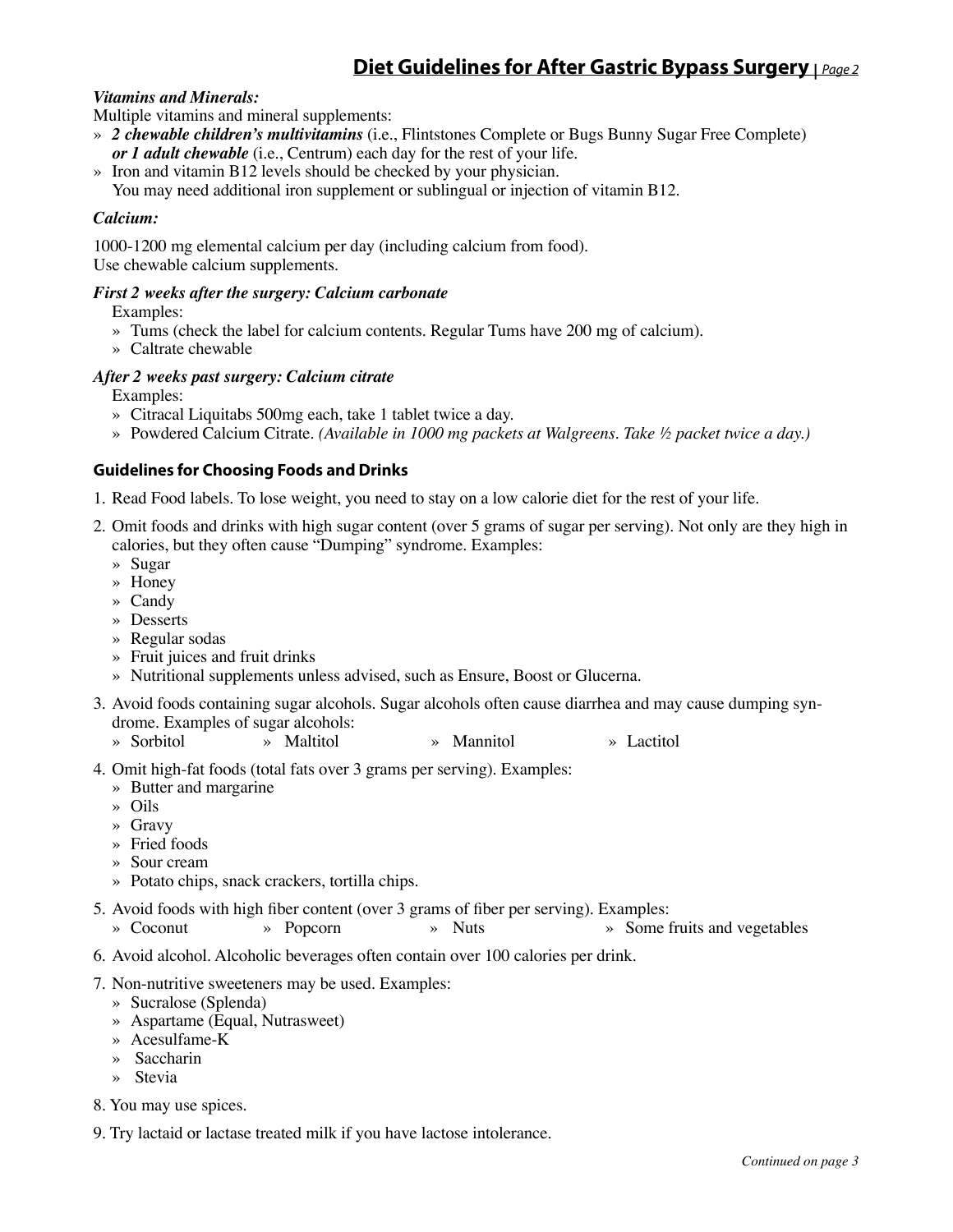## **First Couple of Weeks After Surgery**

## **Clear Liquids**

Description: This diet consists of items that are clear (you can see through them), liquid or become liquid at room temperature. Useful when you have problems with vomiting, nausea, and stomach irritation.

*Guidelines:* Before you feel full, stop drinking fluids. Amounts: No more than 1-2 ounces every 30 minutes. *Limitations: Fruit Juice or Gatorade: 8 fl. oz. per day.*

| <b>CLEAR LIQUID GUIDELINES</b> |                                                                                                                                                                                     |                                                                                        |  |  |  |
|--------------------------------|-------------------------------------------------------------------------------------------------------------------------------------------------------------------------------------|----------------------------------------------------------------------------------------|--|--|--|
| <b>Food Groups</b>             | <b>Items to Include</b>                                                                                                                                                             | <b>Items to Avoid</b>                                                                  |  |  |  |
| <b>Fruit Juices</b>            | Light Cranberry Juice Cocktail                                                                                                                                                      | Apple and grape juices: need to<br>dilute: $\frac{1}{4}$ juice and $\frac{3}{4}$ water |  |  |  |
| Soup                           | Fat-free bouillon or broth                                                                                                                                                          | All other soups                                                                        |  |  |  |
| <b>Unsweetened beverages</b>   | Water<br>Decaf coffee<br>Decaf unsweetened iced tea<br>Propel<br>Fruit, O<br>Crystal Light<br>Sugar-free Kool-Aid<br>Gatorade diluted $\frac{1}{2}$ and $\frac{1}{2}$ with<br>water | All other beverages including diet<br>sodas                                            |  |  |  |
| <b>Miscellaneous</b>           | Sugar-free Jell-O<br><b>Sugar-free Popsicles</b>                                                                                                                                    | All other.                                                                             |  |  |  |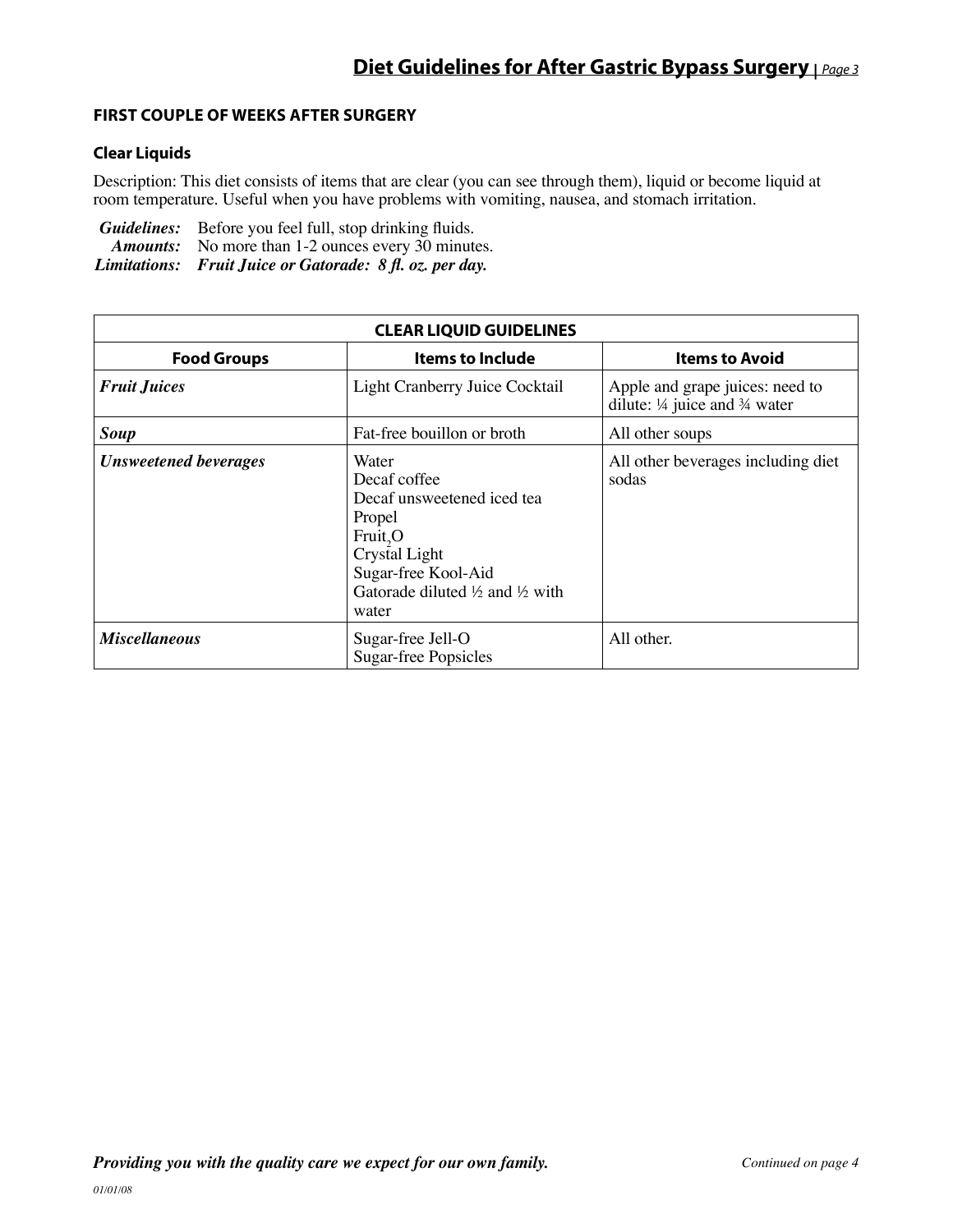## **First Couple of Weeks After Surgery**

## **Full LIquid Diet Without Sweets**

Description: This liquid diet is used as a transition from clear liquids to pureed foods.

#### *Guidelines:*

- » Before you feel full, stop eating.
- » Eat protein foods first.

#### *Amounts: Not more than 1-2 ounces every 30 minutes. Limitations: Milk: 16 fl. oz. per day Cooked cereals: 2 cups per day Fruit juices: 8 fl. oz. per day*

| <b>FULL LIQUID DIET WITHOUT SWEETS</b> |                                                                                                                                                                                                                                           |                                                                                                              |  |  |  |  |
|----------------------------------------|-------------------------------------------------------------------------------------------------------------------------------------------------------------------------------------------------------------------------------------------|--------------------------------------------------------------------------------------------------------------|--|--|--|--|
| <b>Food Groups</b>                     | <b>Items to Include</b>                                                                                                                                                                                                                   | <b>Items to Avoid</b>                                                                                        |  |  |  |  |
| <b>Milk</b>                            | Nonfat or 1% milk<br>Soymilk (original or plain)<br>Nonfat or low fat no-sugar-added<br>yogurt or soy yogurt (no chunks or<br>fruits)<br>Sugar-free pudding<br>No-sugar-added Carnation Instant<br><b>Breakfast</b><br>Sugar-free custard | Milkshakes<br>Eggnogs<br>Yogurt with chunks of fruit                                                         |  |  |  |  |
| <b>Cooked Cereal</b>                   | Cream of wheat<br>Cream of rice<br><b>Blenderized oatmeal</b>                                                                                                                                                                             | Sweetened, flavored cereals                                                                                  |  |  |  |  |
| <b>Juices</b>                          | Diluted fruit juice: $\frac{1}{4}$ juice + $\frac{3}{4}$<br>water                                                                                                                                                                         | (Orange and grapefruit juices may<br>cause discomfort)                                                       |  |  |  |  |
| <b>Soups</b>                           | <b>Broth</b><br>Strained or blended vegetable or<br>cream soups                                                                                                                                                                           | Soups with chunks of food                                                                                    |  |  |  |  |
| <b>Miscellaneous</b>                   | Spices as tolerated<br>Unsweetened beverages<br>Unsweetened apple sauce<br>Sugar-free-Jell-O<br><b>Sugar-free Popsicles</b><br>Stage 1 Infant Fruits (Dole)<br>Fruit juice bars                                                           | Ice cream<br>Regular Jell-O<br>Sherbet<br>Regular puddings<br>Sugar, honey<br>Liquid nutritional supplements |  |  |  |  |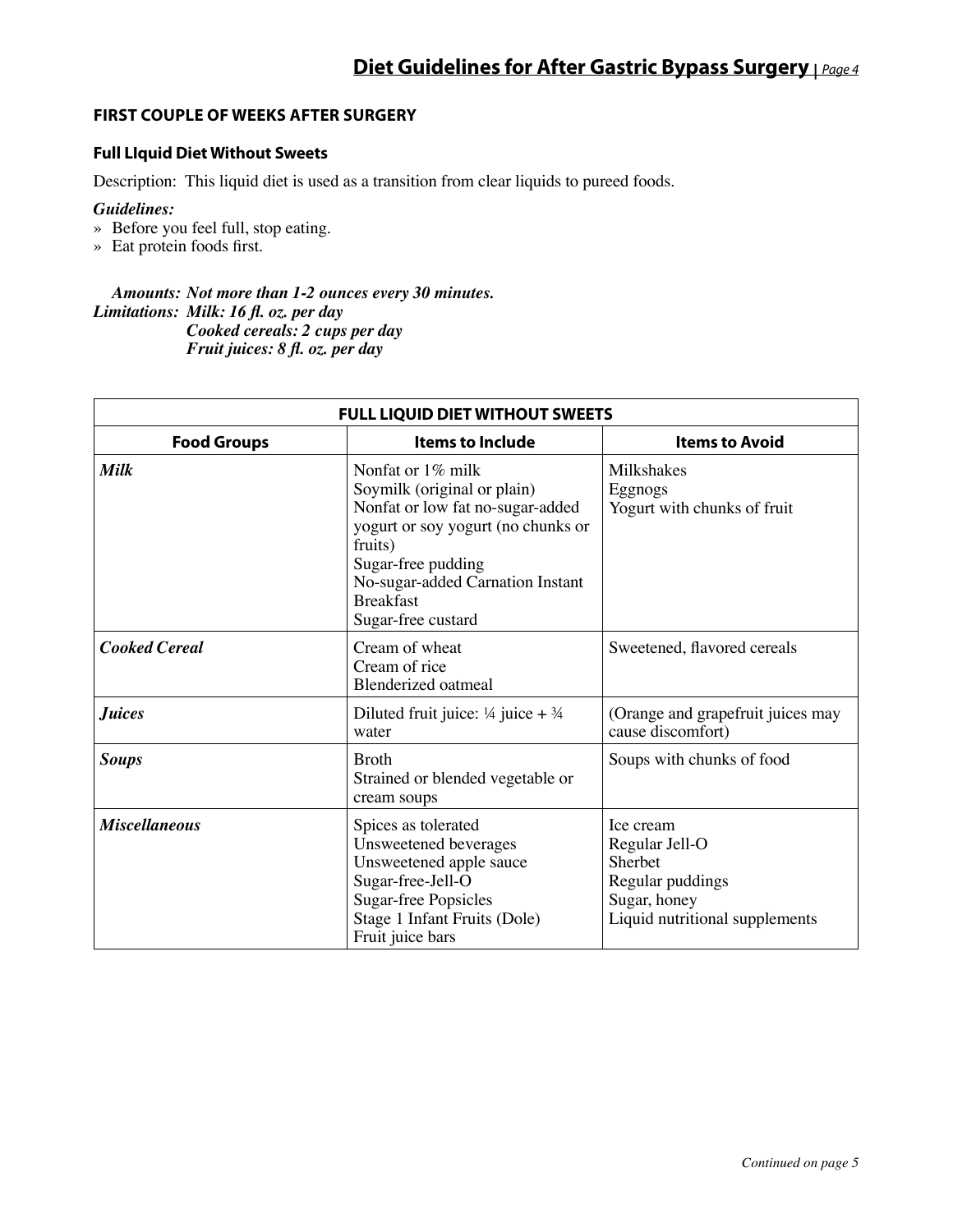## **Three to 8 Weeks After Surgery Pureed Diet Without Sweets**

Description: This diet is used as a transition from liquids to soft foods.

## *Guidelines:*

- » Eat only between 8am and 8pm. Have 5–6 small meals per day.
- » Do not drink fluids 30 minutes before and after your meals.
- » Use a food processor or blender to pureé food to make food easy to digest.
- » Chew food very well!

## *Amounts:*

- » *Eat one to two ounces at a time.*
- » *Eat only one type of food at a time.*
- » *Always start with the protein food.*
- » *Stop eating before you feel full. It is normal to fill up just after a few bites.*

## *Limitations:*

|                | Milk group: 2 servings per day                                                                             |
|----------------|------------------------------------------------------------------------------------------------------------|
|                | <i>l</i> serving = 8 fl. oz. of milk or yogurt, ½cup cottage cheese, $1\frac{1}{2}$ <b>oz. cheese.</b>     |
| Meat, poultry, | fish, eggs: No more than $5$ oz. per day                                                                   |
|                | <b>Bread group:</b> No more than 4 servings per day                                                        |
|                | 1 serving $=$ 1 slice of bread, 1 oz. of cereal, $\frac{1}{2}$ cup of cooked pasta, rice, and hot cereals. |

#### *Fruit group: No more than 2 servings per day*

 *1 serving = 1 small size fruit, 4 fl. oz. of juice, ½ cup of canned fruit (no sugar added)*

| <b>SMOOTHIE RECIPE VARIATIONS</b>                                                                                                                 |                                                                                                                                                                                                                |                                                                                                                                                                      |                                                                                                                                               |  |  |
|---------------------------------------------------------------------------------------------------------------------------------------------------|----------------------------------------------------------------------------------------------------------------------------------------------------------------------------------------------------------------|----------------------------------------------------------------------------------------------------------------------------------------------------------------------|-----------------------------------------------------------------------------------------------------------------------------------------------|--|--|
| <b>Sweet Smoothies</b>                                                                                                                            |                                                                                                                                                                                                                | <b>Savory Smoothies</b>                                                                                                                                              |                                                                                                                                               |  |  |
| In a blender, combine 1 fruit, 1 liquid and 1 spice.<br>Add 6 ice cubes and blend until smooth and frothy.<br>(200 calories, 10 grams of protein) |                                                                                                                                                                                                                | In a blender, combine 1 vegetable, 1 liquid, 1 fla-<br>voring, and 1 herb. Add 6 ice cubes and blend until<br>smooth and frothy.<br>(125 calories, 10 grams protein) |                                                                                                                                               |  |  |
| <b>Fruits</b>                                                                                                                                     | 1 cup banana<br>1 cup cantaloupe<br>1 cup mango<br>1 cup canned peaches, no sugar added,<br>drained                                                                                                            | <b>Vegetables</b>                                                                                                                                                    | 1 cup cucumber, peeled, seeded, sliced<br>1 cup zucchini, sliced<br>1 cup green beans, cooked<br>1/4 cup avocado, cubed                       |  |  |
| <b>Spices</b>                                                                                                                                     | $\frac{1}{2}$ teaspoon cinnamon<br>1/4 teaspoon nutmeg<br>$\frac{1}{2}$ teaspoon ground ginger                                                                                                                 | <b>Flavorings</b>                                                                                                                                                    | 1/4 cup red onion, chopped<br>1/4 cup scallions, sliced<br>1/2 tomato, peeled, seeded, chopped                                                |  |  |
| <b>Sweetener</b>                                                                                                                                  | non-nutritive sweeteners, examples:<br>» Sucralose (Splenda)<br>Aspartame (Equal, nutrasweet)<br>»<br>Acesulfame-K<br>$\rightarrow$<br>Saccharin<br>$\rightarrow$<br>Stevia<br>$\rightarrow$<br>see Guidelines | <b>Herbs</b>                                                                                                                                                         | 2 Tablespoons chives, chopped<br>1/8 teaspoon cayenne<br>2 Tablespoons fresh dill<br>$\frac{1}{2}$ teaspoon cumin<br>1 Tablespoon fresh basil |  |  |
| Liquids                                                                                                                                           | 1 cup plain low fat yogurt<br>1 cup low fat buttermilk<br>1 cup nonfat or low fat milk<br>1 cup plain soy milk<br>$\frac{1}{2}$ cup soft silken tofu                                                           |                                                                                                                                                                      |                                                                                                                                               |  |  |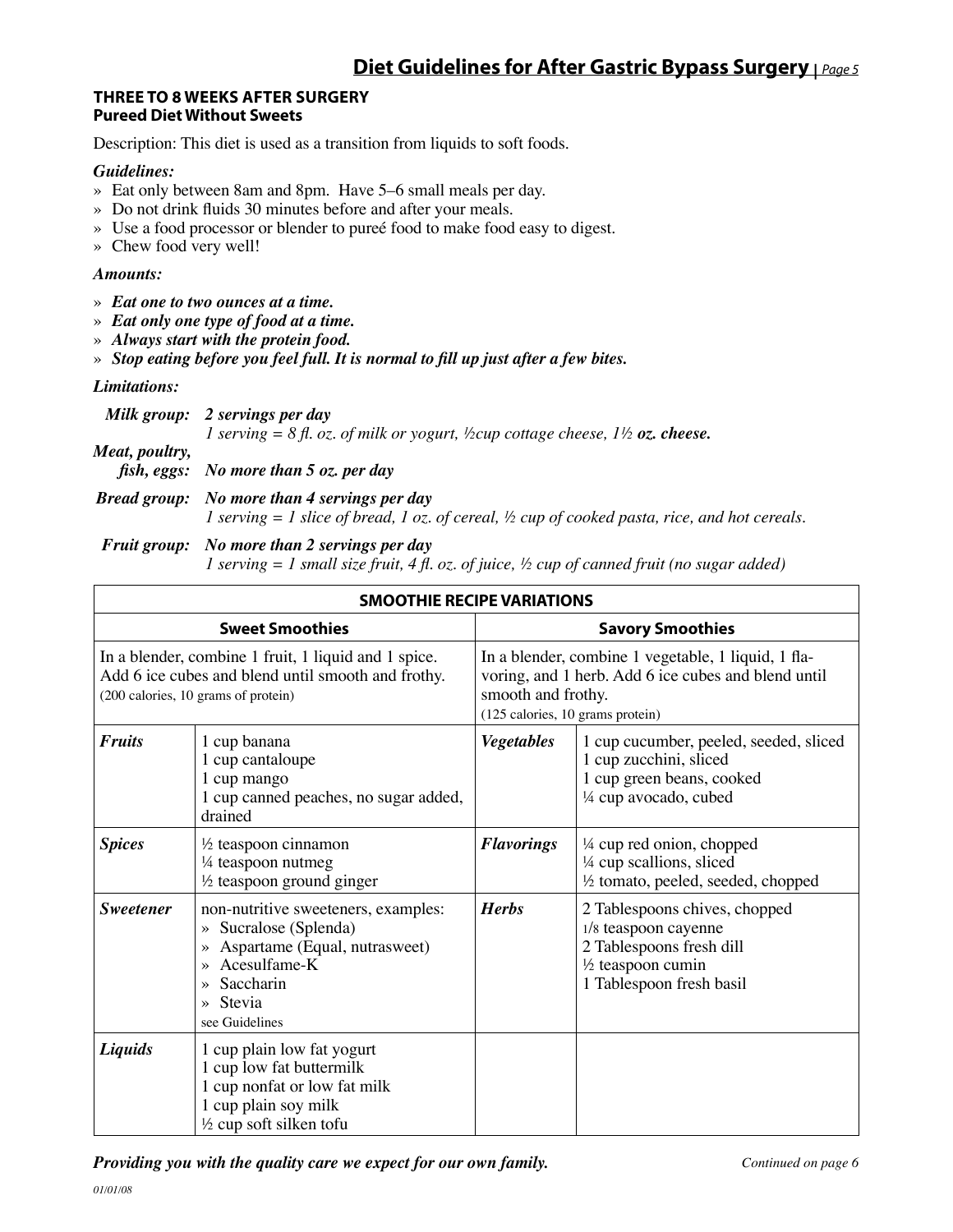| <b>PUREED DIET WITHOUT SWEETS GUIDELINES</b> |                                                                                                                                                                                                                                                                                                                                                                                  |                                                      |  |  |
|----------------------------------------------|----------------------------------------------------------------------------------------------------------------------------------------------------------------------------------------------------------------------------------------------------------------------------------------------------------------------------------------------------------------------------------|------------------------------------------------------|--|--|
| <b>Food Groups</b>                           | <b>Items to Include</b>                                                                                                                                                                                                                                                                                                                                                          | <b>Items to Avoid</b>                                |  |  |
| <b>Milk</b>                                  | Nonfat or 1% milk<br>Soymilk (original or plain)<br>Nonfat or low fat no-sugar-added yogurt or<br>soy yogurt (no chunks or fruits)<br>Sugar-free pudding<br>No-sugar-added Carnation Instant Breakfast<br>Sugar-free custard<br>Nonfat or low fat cottage cheese<br>Low fat soft cheese (ricotta, farmer's)<br>Smoothies (see recipes, page 5)                                   | Milkshakes<br>Eggnogs<br>Yogurt with chunks of fruit |  |  |
| Meat, Poultry, Fish,<br><b>Eggs</b>          | Pureed lean meats:<br>Chicken and turkey breasts, lean ham<br>Fish, tuna, imitation crab<br>Egg whites, egg substitutes<br>Creamy peanut butter, no sugar added<br>Finely ground lean meats (round, loin, sir-<br>loin)<br>Tofu and other soy products (soy/veggie<br>burgers, tempeh)<br>Lowfat refried beans<br>Plain low-fat hummus<br>Stage 1 infant meats (thin with broth) | All other meats                                      |  |  |
| <b>Bread Group</b>                           | Cooked, thinned hot cereal<br>Ready-to-eat cereals (no sugar added, less<br>than 3 grams of fiber per serving)<br>Pureed rice and pasta                                                                                                                                                                                                                                          | Whole wheat products<br>Brown rice                   |  |  |
| <b>Vegetables</b>                            | Any vegetables, pureéd<br>Vegetable juices<br>Mashed potato (1 serving $=$ ½ cup)                                                                                                                                                                                                                                                                                                | Corn and other high fiber veg-<br>etables            |  |  |
| <b>Fruits</b>                                | Any fruits without seeds, pureéd or mashed                                                                                                                                                                                                                                                                                                                                       | Whole fruits                                         |  |  |
| Fats and oils: use very<br>small amounts     | Light margarine<br>Light or fat-free mayonnaise, salad dressing<br>such as Miracle Whip<br>Lowfat or fat-free gravy                                                                                                                                                                                                                                                              | All others                                           |  |  |
| <b>Soups</b>                                 | Strained cream soup or broth                                                                                                                                                                                                                                                                                                                                                     | High calorie, high fat soups                         |  |  |
| <b>Miscellaneous</b>                         | Spices as tolerated<br>Unsweetened beverages<br>Unsweetened apple sauce<br>Sugar-free-Jell-O<br><b>Sugar-free Popsicles</b><br>Stage 1 Infant Fruits (Dole)<br>Fruit juice bars<br>Catsup<br>Salt (sparingly)<br>No-sugar-added jam and jelly (sparingly)                                                                                                                        | High calorie items                                   |  |  |

Г